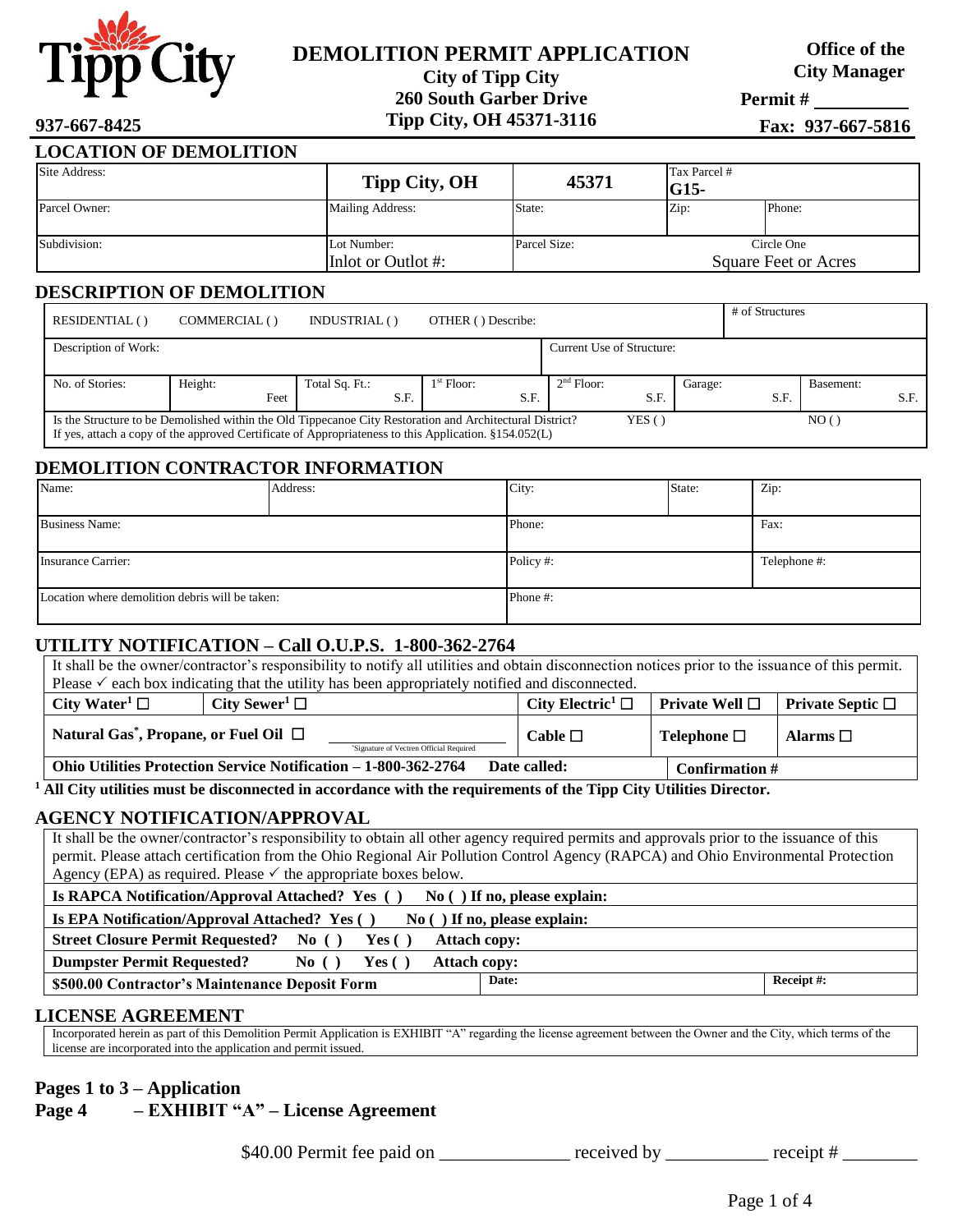#### **SITE PLAN**

The Site Plan shall at minimum contain the following:

- a. The location of all structures on the lot, with the structures dimensions, including height.
- b. Property boundaries and dimensions including distances to the structure to be demolished.
- c. All neighboring structures within 100 feet of the proposed demolition, including property owners.
- d. Streets, alleys, other manmade or natural features, north arrow, sidewalks, aprons, etc.
- e. Location of proposed dumpsters, if used.
- f. Location of all utilities.

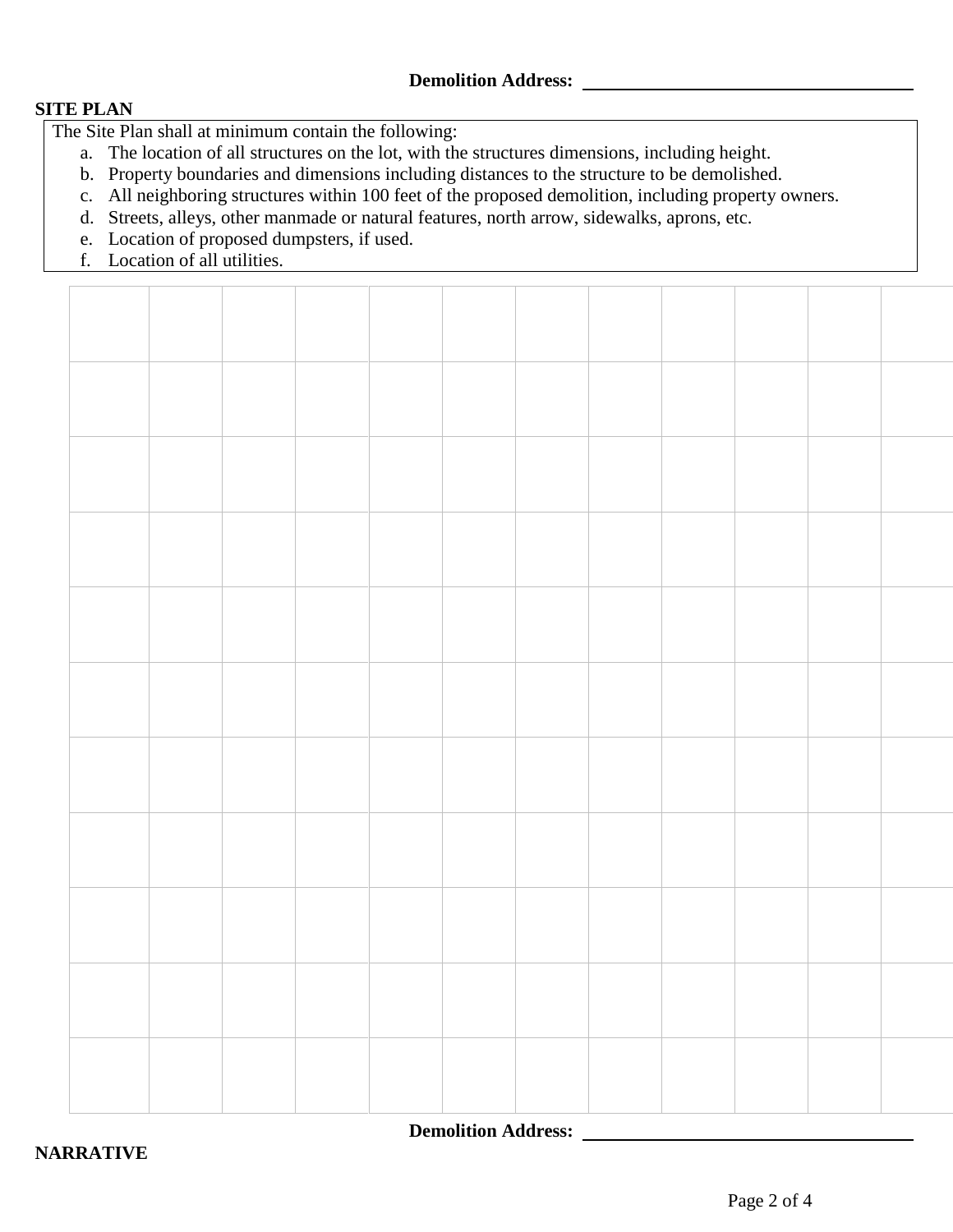This narrative shall detail the justification for the requested demolition permit including but not limited to:

- a. A plan for clean-up/restoration of the site after removal of the structure(s) including but not limited to grading, seeding and mulching,
- b. Disposition of utilities,
- c. Evidence that all taxes and utility bills are paid in full,
- d. Time frame for clean-up and removal of demolition debris (including footers and slabs),
- e. Necessary backfilling,
- f. Plan to secure demolition site noting what safety precautions will be taken (i.e. fencing, filling basements, etc.),
- g. Clean-up and debris removal (noting where construction and demolition debris is being disposed of),
- h. Any other information that, in the judgment of the City Manager, may be necessary to completely explain the proposed demolition.

Narrative:

#### **CERTIFICATION BY OWNER ONLY!**

If the property for which a demolition permit application is made is owned by an individual or more than one individual, all parties who own the property and their respective spouses shall sign all the documents necessary to obtain this permit. The term "Owner" used throughout the documents that are part of this application and permit issuance shall include all owners of the property, but shall be referred to as "Owner". It shall be the owner's responsibility to notify all required agencies, utilities and obtain disconnection notices prior to the issuance of this permit. During the proposed demolition, it shall be the owner's responsibility to maintain the site in a safe and sanitary condition. All demolition debris must be removed from the site, disposed of in an approved demolition landfill, and be in compliance with all Federal, State, County and Local regulations. Upon completion of demolition, it shall be the owner's responsibility to fill and grade the lot in conformance with established street grades, and adjoining property. Provision shall be made to avoid the accumulation of water, rubbish, and all other unsafe and hazardous conditions.

I, the undersigned owner, hereby certify by execution of this application, that the information contained in this application (including any attachments), is true and correct, that I have read and understand Code §94.29 of the Tipp City, Ohio Codified Ordinances, and that I will abide by all applicable laws governing this demolition. I further agree that no substantive change(s) in the project scope and accompanying plans will be made without approval of the City Manager or his designee. The granting of a permit does expressly or impliedly relieve owner from complying with all provisions of any other state or local law regulating demolition or the performance of demolition. Owner, hereby grants permission for the City Manager or his designee to enter onto the property at reasonable times for purposes of assuring compliance with any permits and approvals pertaining to this demolition permit, and in association with the above noted License Agreement. I understand that this Demolition Permit expires 30 days from the date of issuance, and shall be completed within 15 days of commencement of the demolition process, with an additional 15 day extension possible.

| Signature of Owner | Date) | Signature of Witness | Printed name |
|--------------------|-------|----------------------|--------------|

#### **APPROVAL**

**As City Manager, the City of Tipp City does herby grant this Demolition Permit in accordance with Code §94.29, based upon the information provided in this application and statements made herein. This permit expires 30 days from the date of issuance if the demolition has not commenced, and shall be completed within 60 days from the date of issuance, if the extension is granted.**